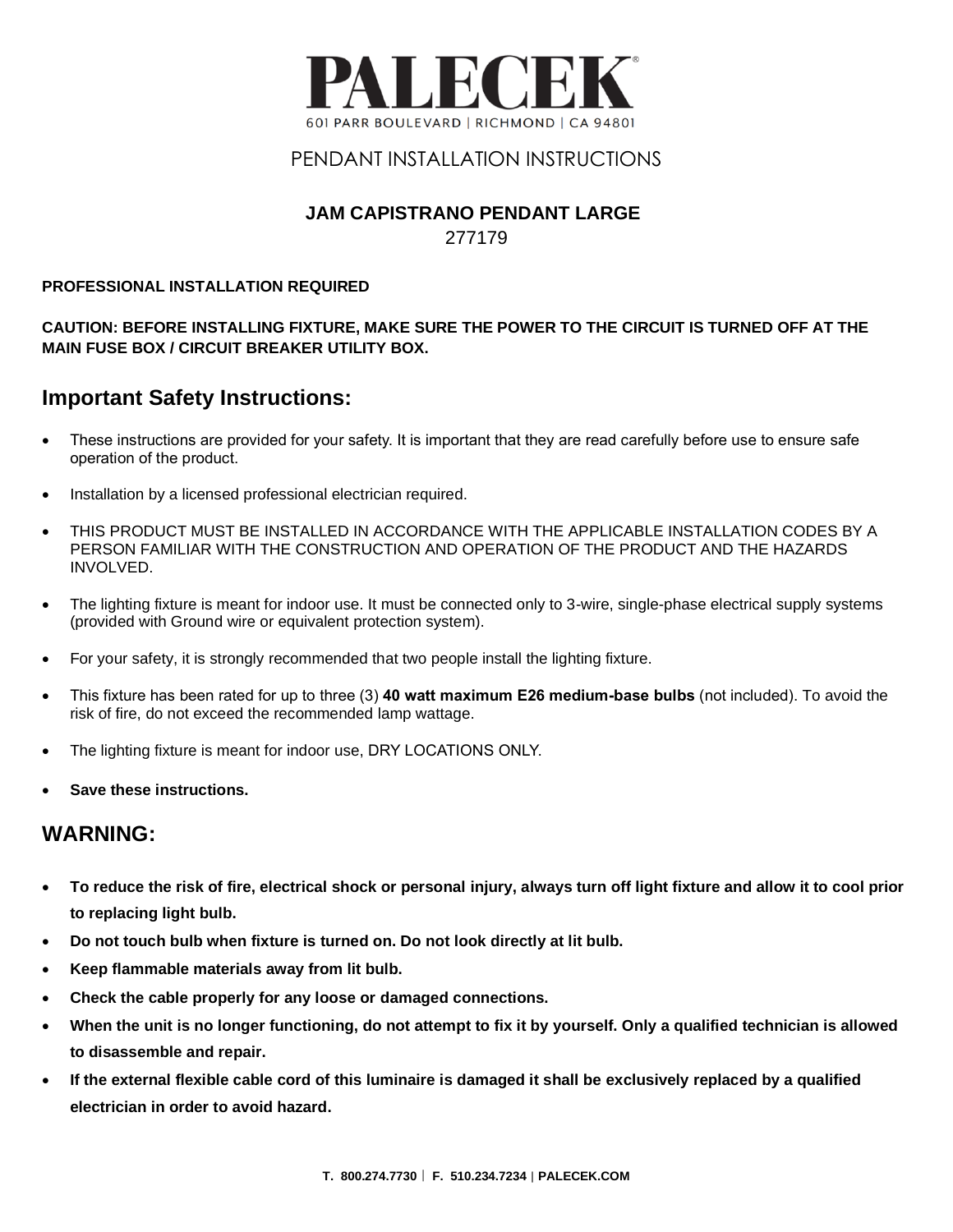**TOOLS REQUIRED (not included):** Ladder, Phillips Head & Flat Blade Screwdrivers, and Wire Cutter/Stripper & Electrical Tape.



## **Pre-Assembly:**

- Remove all parts and hardware from the box along with any plastic protective packaging. Do not discard contents until after assembly is complete to avoid accidentally discarding small parts or hardware.
- For your safety and convenience, assembly by two people is recommended
- Lay the product out on the floor. If there is no carpet, cover the floor with a soft cloth so as not to scratch the finish of the light or the floor.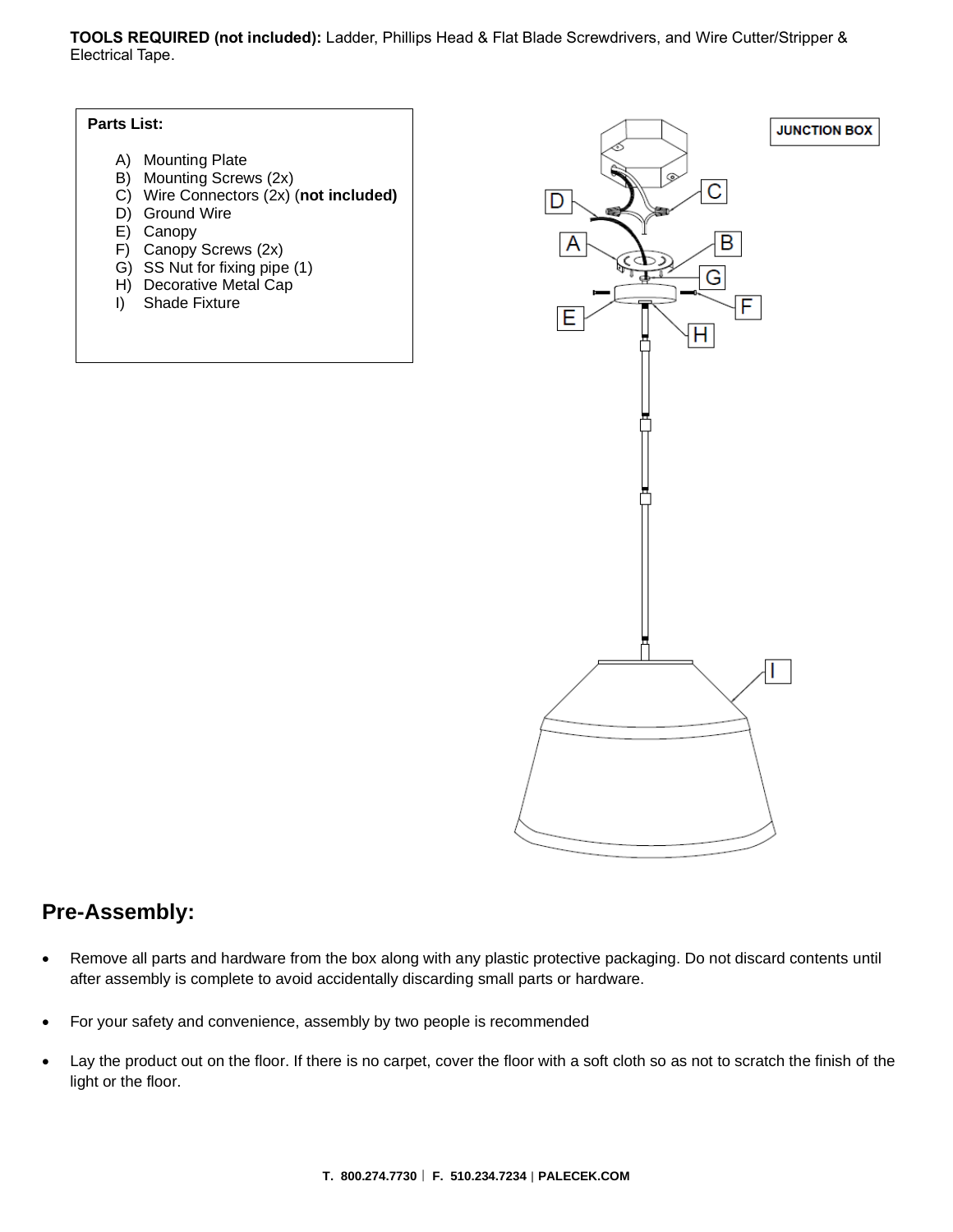• Determine the distance to suspend your pendant from the ceiling. To shorten the overall hanging height, slide the Canopy (F) from the cable and remove the number of Metal Poles (P1, P2, P3. P4) according to your requirement. The Decorative Metal Cap (H) and SS Nut (G) are pre-attached to the 3" pole; these need to be removed and set aside for use on whichever length pole will go into the canopy. Re-thread the cable through the final desired pole combination, and add the Decorative Metal Cap (H) at the top of the upper pole, with the flat side against the canopy. Insert the threaded end of the upper pole directly into the canopy and use the SS Nut (G) to tighten by turning clockwise until it is secure. Secure each threaded joint of the poles properly by tightening clockwise.



• Gently pull the slack cable out of the canopy until the assembled poles meet the thread of the Shade Fixture (I). Screw the lower pole into the shade fixture. Ensure that the poles are turned clockwise until it is secured. Hold the shade fixture stationary and rotate the pole to prevent twisting of the cable.